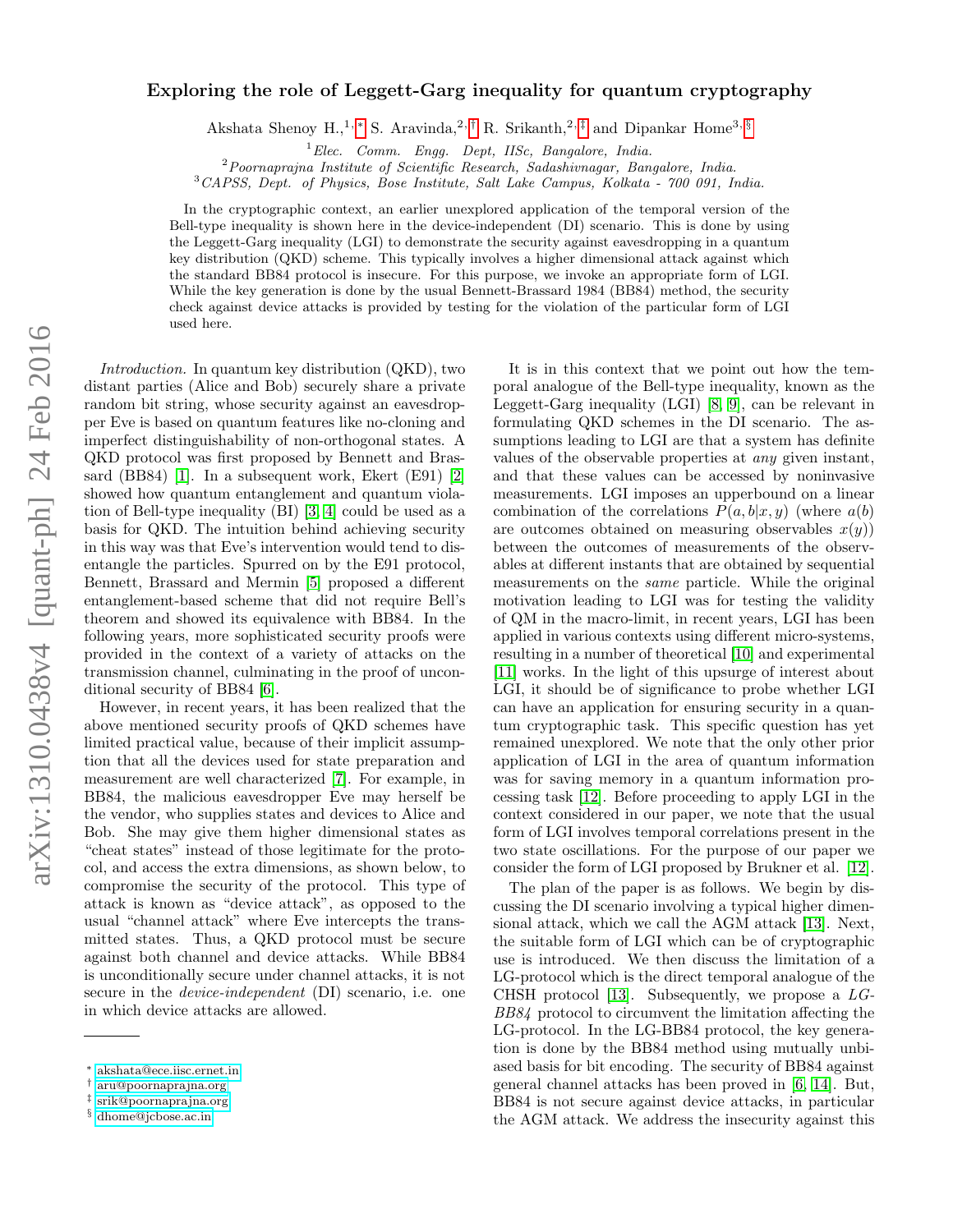particular widely discussed device attack and detect the AGM attack by introducing an additional basis for Bob which establishes the required LGI violating correlations between Alice and Bob. Thus, the security of LG-BB84 in this DI scenario is proven by deriving a positive secret key rate under a combination of individual channel attack and AGM device attack. Even at lower error rate, compared to the original scheme, a threat from the AGM attack may exist, which is detected by a reduction in the LGI violation. The paper is concluded by summarizing the salient features of our work and indicating the direction for further work.

Device-independence. In BB84 Alice transmits states randomly prepared in the conjugate basis (Eg: Pauli spin basis,  $X$  or  $Z$ ) and Bob's random measurements in one of these two basis. Over a classical channel, they determine the cases where their bases match, discarding the rest. On a smaller, randomly selected sample from the retained cases, Alice and Bob announce their respective outcomes to compute the error rate. Unless this rate is sufficiently small, they abort the protocol run. The statistics that arise in BB84 are:  $P(a = b|x = y) = 1; P(a = b|x \neq y) = 0$  $\frac{1}{2}$ . If Eve intercepts Alice's transmission to acquire information, because of the information-vs-disturbance tradeoff, she inevitably disrupts the BB84 statistics, which is detected by Alice and Bob. This constitutes the essential security of BB84.

Here it is implicitly assumed that Alice and Bob know exactly how their correlations  $P(a, b|x, y)$  are produced; in other words, that their devices are trustworthy, and that they are measuring the properties of the same particle. In the DI scenario, Eve can cheat by having them measure different particles using, for example, the following ploy. Eve presents them with the separable state [\[13\]](#page-4-12)

$$
\rho_{AB} = \frac{1}{4} \left( \Pi_{00}^{(12)} + \Pi_{11}^{(12)} \right) \otimes \left( \Pi_{++}^{(34)} + \Pi_{--}^{(34)} \right) \tag{1}
$$

where  $\Pi_{xy}$  indicates projector to the state  $|x, y\rangle$ . The bracketed superscripts in the definition of  $\rho_{AB}$  are particle labels. Eve has so arranged the devices such that particles 1 and 3 (2 and 4) are with Alice (Bob). When Alice and Bob measure  $Z(X)$ , they measure particles 1 and 2 (3 and 4). Notice that this reproduces the BB84 statistics, but after the public announcement of basis by Alice and Bob, Eve has the 'hidden variable' pertaining to which pair of particles Alice and Bob measure, she can find out their secret bit (0 or 1) with certainty without introducing a disturbance. Eve's cheating here hinges on the fact that Alice and Bob believe their system to be a single system of dimension two (a qubit), while in fact they are accessing a system of higher  $(= 16)$  dimensionality. Thus, it becomes crucial to rule out hidden dimensions of the Hilbert space describing the quantum systems used for QKD.

The necessary condition for security in this deviceindependent (DI) scenario is that the correlations  $P(a, b|x, y)$  shared between Alice and Bob should satisfy the following inequality,

$$
P(a,b|x,y) \neq \sum_{\lambda} P(a|x,\lambda)P(b|y,\lambda)p_{\lambda}, \qquad (2)
$$

since otherwise it is possible that Eve possesses a copy of the hidden variable  $\lambda$ , and determines Alice's and Bob's outcomes when they publicly announce  $x$  and  $y$ . This implies that  $P(a, b|x, y)$  must violate a correlation inequality like BI for security and hence Alice and Bob must share quantum entanglement. It turns out that a sufficiently large violation of BI for correlations that are between spatially separated particles guarantees security not just against a quantum mechanical Eve, but even by a general Eve restricted only by the no-signaling condition (Alice's measurement settings or input should not influence Bob's output)[\[13,](#page-4-12) [15\]](#page-4-14). A crucial point to note here is that the BB84 statistics do not violate BI and thus is insecure in the DI scenario.

DI scenario using LGI. The form of LGI used in our discussion is given by [\[12\]](#page-4-11),

<span id="page-1-0"></span>
$$
\Lambda \equiv |\langle x_{t_1} y_{t_2} + x_{t_1} y'_{t_2} + x'_{t_1} y_{t_2} - x'_{t_1} y'_{t_2}\rangle| \le 2 \qquad (3)
$$

where at an instant  $t_1$  ( $t_2$ ) where  $t_2 > t_1$ , Alice (Bob) may choose to measure the observable x (y) or  $x'(y')$ . Unlike the original LGI which involves measuring the same observable in the presence of time evolution of the system under consideration, the form of LGI given here involves measuring different observables without time evolution of the system. Like the original form of LGI [\[8\]](#page-4-7), the inequality given by Eq.[\(3\)](#page-1-0) is also based on the same as-sumptions of realism and noninvasive measurability [\[16\]](#page-4-15) and can be considered as the temporal version of BI which is violated by quantum mechanics. In what follows, we will show how the incorporation of a LGI test based on testing the violation of the above inequality can secure the BB84 protocol against the AGM attack even without the use of entanglement, where the observed reduction in the violation of the LGI occurs depending on the amount of device tampering by Eve. Here we note that within the framework of BB84 scheme, in order to make use of the causal ordering of the events of Alice and Bob for ensuring security in the DI scenario, it becomes nescessary and natural to invoke the violation of LGI-type inequality that results in the required security contingent on the assumption of no unauthorized signal leakage. In the present paper since it focussess on initiating a new direction of study in QKD, it suffices to consider a typical device attack such as the AGM attack [\[13\]](#page-4-12), and in this context we not consider more general device attacks [\[17,](#page-4-16) [18\]](#page-4-17) which will be studied in a sequel paper. Before proceeding to discuss our prpoposed protocol, it may be useful to refer to Fig. [1](#page-2-0) which illustrates the difference between the settings involving spatial and temporal correlations considered in the DI scenario.

If one wishes to have an LG protocol, the temporal analogue of the CHSH protocol, then Alice and Bob have the choice of measuring two dichotomic observables  $x, x'$  and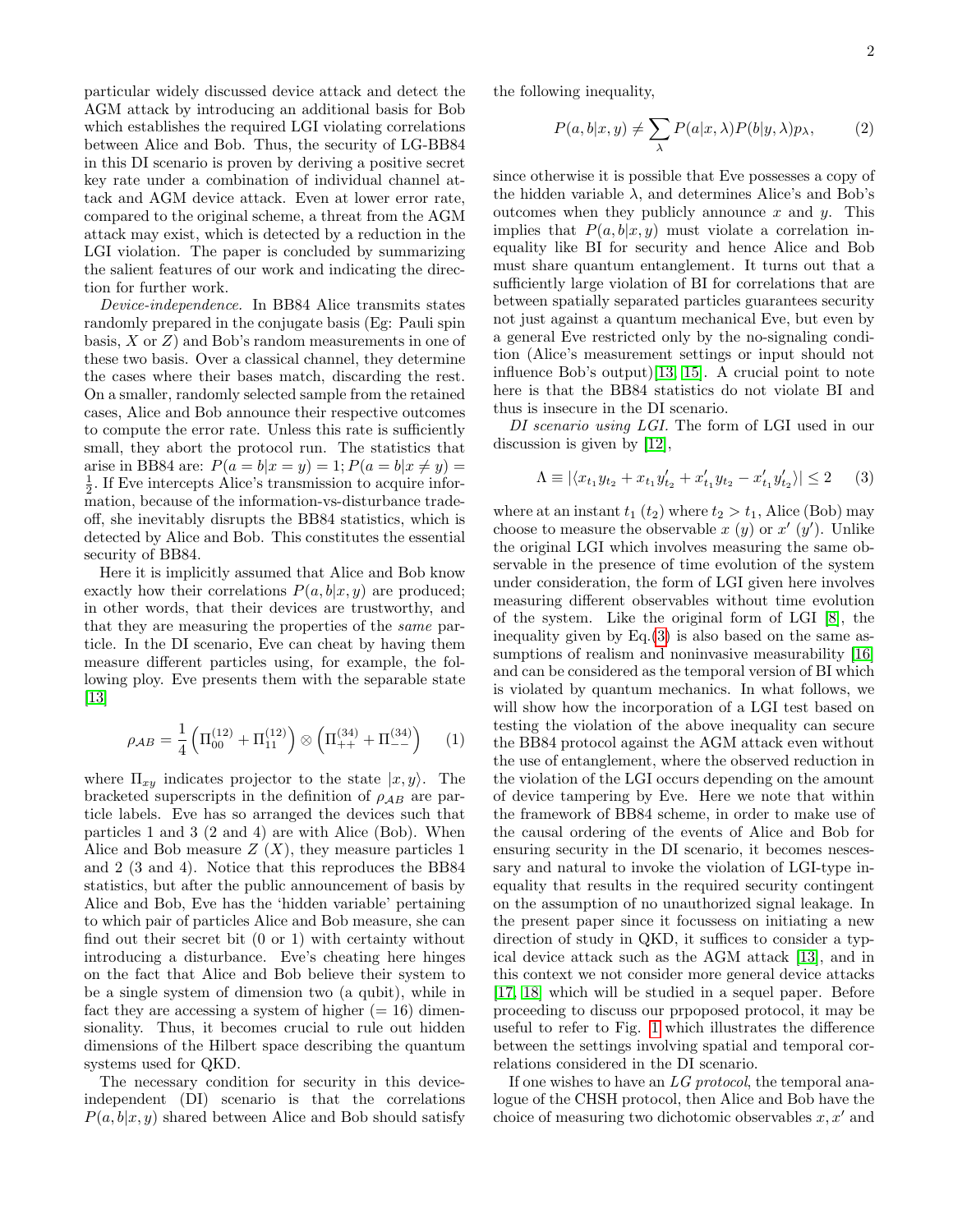$y, y'$  respectively, whose outcome statistics can be used to test LGI violation. After many trials, Alice announces her settings  $(x \text{ or } x')$  and Bob keeps his outcomes as-is for all cases except for the last setting  $(x', y')$ , in which case he flips his outcome. This step is known as basis reconciliation. The violation of LGI (Eq. [\(3\)](#page-1-0)) would ensure that with high probability their data has positive correlation (i.e., is more correlated than anti-correlated). To share an identical secure key they proceed with further classical cryptographic post-processing. As the cheat state  $\rho_{AB}$  cannot violate LGI, this protocol offers a natural protection against the higher dimension attack.

Note that an LG protocol obtained as the temporal analogue of the CHSH protocol [\[13\]](#page-4-12) may seem to have the same security implications. However, we will find that the temporal correlations are characterized by invasiveness (or "signaling", in the framework of correlations) which results in a weakening of the monogamy bound. What we mean by this is that, given the sequential measurements for temporal correlations by Alice, followed by Eve and then Bob, we find (Appendix A)

<span id="page-2-2"></span>
$$
\Lambda_{AE} + \Lambda_{AB} \le 2\sqrt{2} + \sqrt{2} = 3\sqrt{2}.\tag{4}
$$

which is larger than 4, the no-signaling bound applicable to the spatial correlations [\[19\]](#page-4-18). The above relation implies that if Alice-Eve correlation violates LGI, then a subsequent measurement by Bob cannot establish the same amount of correlation between Alice-Bob. Eve's intervening measurement during the particle's channel transit renders Alice-Bob correlations separable (where √  $\sqrt{2}$  is the separable bound). Note that if the measurements are 'anchored' on  $E$ , then we have

$$
\Lambda_{AE} + \Lambda_{BE} \le 2 \times 2\sqrt{2} = 4\sqrt{2}
$$
 (5)

as already observed in [\[12\]](#page-4-11). This implies that Eve can simultaneously share the LGI violating correlations between Alice and Bob. This demonstrates the weakening of monogamy in the case of temporal correlations and has the cryptographic implication that, to be assured of security, a larger degree violation of LGI would be required in the LG protocol than the degree of violation of the CHSH inequality required in the CHSH protocol. However, the LG protocol is conceptually important because it highlights the fundamental difference between spatial and temporal correlations, from the perspective of security.

LG-BB84 protocol. The discussion in the previous section suggests that it would be advantageous to decouple the device attack detection (LGI test affected by the weakening of monogamy) from the key generation (which is done by the BB84 scheme) and channel attack detection (which is independent of LGI violation and hence of weakening of monogamy). For this purpose, to establish the LGI violating correlations between Alice-Bob, we introduce an additional basis  $M_{\pm} \equiv \frac{1}{\sqrt{2}}$  $\frac{1}{2}(X \pm Y)$  at Bob's end. Based on these considerations, we propose the LG-BB84 protocol as follows:(1) Alice prepares states



<span id="page-2-0"></span>FIG. 1. Temporal vs spatial correlations considered in the DI scenario. In the temporal case, Alice and Bob perform sequential measurements on the same particle using different non-commuting observables at different times to obtain LGI violation. In the spatial case, Alice and Bob measure spatially separated entangled particles using commuting observables at the same instant.

randomly in  $X$  or  $Y$  basis; (2) Bob measures the incoming photons randomly in  $\overline{X}$ ,  $\overline{Y}$  or  $M_{\pm}$  basis; (3) After Bob classically acknowledges receipt, Alice announces her preparation bases, as does Bob his measurement bases. (4) In cases where their bases are matched, the resulting outcomes constitute the raw key. If their bases are mismatched and Bob measured in the  $X$  or  $Y$  basis, the outcomes are discarded. If their bases are mismatched and Bob measures  $M_{+}$ , the outcomes are used to test for violation of the following form of LGI obtained by rewrit-ing Eq.[\(3\)](#page-1-0) where  $x(x')$  and  $y(y')$  are replaced by  $X(Y)$ and  $M_+(M_-)$  respectively:

$$
\Lambda_{AB} \equiv |\langle X_{t_1} M_{+t_2} + X_{t_1} M_{-t_2} + Y_{t_1} M_{+t_2} - Y_{t_1} M_{-t_2}\rangle| \leq 2,
$$
\n(6)

where Alice has the choice of preparing the photon state in X or Y at time  $t_1$  and Bob measures the corresponding state in either  $M_+$  or  $M_-$  basis at time  $t_2$   $(t_2 > t_1)$ . Eve intervenes at a time  $t_1'$   $(t_1 < t_1' < t_2)$ . The cheat state cannot pass the LGI test since  $(\Lambda_{AB}(\rho_{AB}) = 0),$ essentially because LGI-violating temporal correlations cannot be established by measuring two different particles. The LGI test thus serves like an identity check on Bob's particle, certifying that it is the same particle that Alice transmitted.

Let us consider an eavesdropping model which is a combination of device- and channel-attacks. For the device attack, Eve mixes a fraction  $f$  of the cheat states  $\rho_{AB}$  with the legitimate BB84 states. For the channel attack, Eve intercepts individual qubits and makes them interact with her ancillary qubit via the following unitary evolution [\[20\]](#page-4-19):

<span id="page-2-1"></span>
$$
U|00\rangle_{BE} = |00\rangle_{BE}
$$
  

$$
U|10\rangle_{BE} = \cos\theta|10\rangle_{BE} + \sin\theta|01\rangle_{BE}.
$$
 (7)

where  $\theta \in [0, \pi/2]$  is the attack parameter (a measure of interaction between transmitted qubit-ancilla system). Eve then waits for the public announcement of bases and measures her ancilla in the appropriate basis corresponding to each transmitted qubit. For individual attacks the interaction in Eq. $(7)$  is optimal[\[21\]](#page-4-20) in the sense that for a given degree of noise, Eve's mutual information with Alice  $I(A: E)$  is maximal.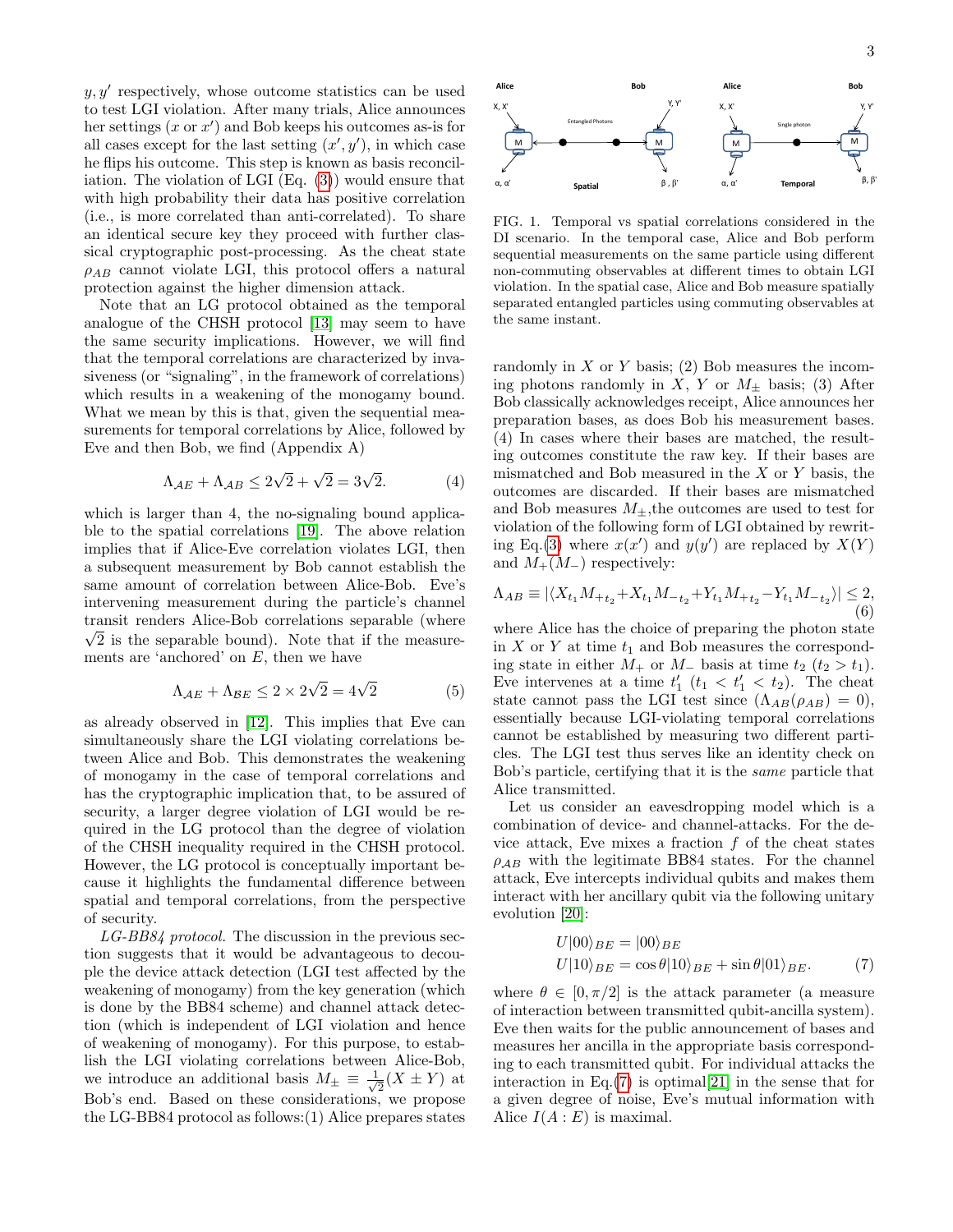Suppose,  $f = 0$ , i.e. the cheat states  $\rho_{AB}$  are absent. Then, error rates as seen by Alice-Bob, Alice-Eve and Bob-Eve due to Eve's channel attack alone (Appendix B) are respectively given by,  $e_{AB} = (1-\cos\theta)/2$ ,  $e_{AE} = (1-\cos\theta)/2$  $\sin \theta$ /2 and  $e_{BE} = (1 - \sin 2\theta)/2$ , irrespective of the basis or transmitted bit (cf. [\[22\]](#page-4-21)). The condition for extracting a shorter secure key from a longer raw key (using oneway communication protocols for key reconciliation and privacy amplification), i.e. for deriving a positive key rate [\[23\]](#page-4-22) i.e.  $I(A : B) > I_E \equiv \min[I(A : E), I(B : E)].$ This criterion in our protocol is satisfied when  $\theta \leq \frac{\pi}{4}$ for which  $e_{AB} \leq 14.6\%$  and  $\Lambda_{AB} \geq 2\sqrt{2}\cos(\theta)$ . This implies that the protocol is secure when the error rate is less than the above tolerable limit and precisely when it is LGI violating. Thus the condition for security is equivalent to the requirement that Alice-Bob correlation data violates LGI.

Let  $f > 0$ , corresponding to Eve launching both the channel and device attacks. The error rate and the LGI violation observed by Alice and Bob gets modified to:

<span id="page-3-1"></span>
$$
e'_{AB} = (1 - f)e_{AB} = \frac{1}{2}(1 - f)(1 - \cos\theta).
$$
  
\n
$$
\Lambda_{AB} = 2\sqrt{2}\cos\theta(1 - f).
$$
 (8)

Correspondingly, Alice-Bob mutual information is given by  $I(A:B) = 1 - H(e'_{AB})$ , while Alice-Eve mutual information is as follows

$$
I(A:E) = (1 - f)(1 - H(e_{AE})) + f,
$$
 (9)

(Eve knows the bit value determinsitically in fraction f corresponding to the device attack), where  $H$  is Shannon binary entropy; and similarly for  $I(B : E)$ . From the above equation, we observe that for constant θ, with f increasing, the protocol becomes insecure at lower error rates (see Figure [2\)](#page-3-0). This is because Eve produces fixed channel error due to her channel attack while gaining more information on the secret bits using the cheat states. From Figure [2,](#page-3-0) we see that the range  $10.9\% \leq e_{AB} \leq 14.6\%$ , which is secure under the channel attack alone, is insecure in the DI scenario considered. Such eavesdropping is detected using the LGI violation and would not be detected otherwise. Thus, Alice and Bob can determine the highest tolerable error rate and bound their key rate only with the combined BB84 and LGI data, and solving for  $\theta$  and f using Eqs. [\(8\)](#page-3-1).

Summary and Concluding remarks. In the non-DI scenario, standard BB84 is known to be secure. In the DI scenario, the possibility of mistrusted devices is allowed. In this case, for the security, entanglement is believed to be essential. As a result, all the proposed QKD protocols to-date in the DI scenario are entanglement-based. In contrast, the present paper shows the possibility of avoiding the use of entanglement for the type of DI scenario considered in the context of AGM attack [\[13\]](#page-4-12). This is done by augmenting BB84 with a security check through the testing of the violation of an inequality (namely, an appropriate form of LGI) involving the correlations between the results of temporally separated measurements



<span id="page-3-0"></span>FIG. 2. The upper pair of lines represent an LGI test, while the lower pair represent positive key rate  $K \equiv I_{AB} - I_E$ , as a function of  $e \equiv e_{AB}$ . The solid (dashed) lines represent the case  $f = 0$  ( $f = 0.2$ ), where f is the fraction of higher dimension attack by Eve. As f increases, Eve produces less channel error for the same level of knowledge about the transmitted secret bits. Device tampering by Eve leads to a reduction in the violation of LGI. This, along with the channel attacks, reduces the error rate.

of suitable observables. Our key demonstration is that, for the AGM attack by Eve in the DI scenario, our protocol is secure, whereas BB84 is not.

A few points need to be mentioned here. First, the temporal correlations present in LGI are less monogamous than their spatial counterparts in BI in that the right hand side of Eq. [\(4\)](#page-2-2) can exceed 4. As we have explained earlier, this makes the LG protocol less secure than the CHSH protocol, highlighting a basic difference between the spatial and temporal correlations. Second, in the LG-BB84 protocol proposed here, the tolerable error rate depends on the combined LGI and the BB84 data, while the scheme in itself may be considered as the prepare-and-measure version of E91 protocol.

Note that in the DI scenario that has been considered, it is assumed that there are no state transmissions of cheat states and that devices are memoryless. If the former assumption is given up, then the security can be proven in the semi-device-independent scenario [\[18\]](#page-4-17), where the dimensionality of the transmitted state is bounded from above using dimension witnesses [\[24,](#page-4-23) [25\]](#page-4-24). If the latter assumption is not made, then memory attacks can occur in which devices procured from adversarial suppliers may reveal information about inputs and outcomes of earlier runs through the public communication channel used in the subsequent runs [\[17\]](#page-4-16). Against such general attacks, DI security can be proven[\[26,](#page-4-25) [27\]](#page-4-26) provided errors are less than 2%[\[28\]](#page-4-27). On the other hand, since our work initiates an entirely new direction of study by exploiting LGI, in order to illustrate its efficacy, we have used, to begin with, a specific typical and widely discussed device attack (AGM Attack). Subsequently, this paper will be followed by sequel works pursuing the extension of this type of novel scheme towards making it secure against more general attacks in the DI scenario.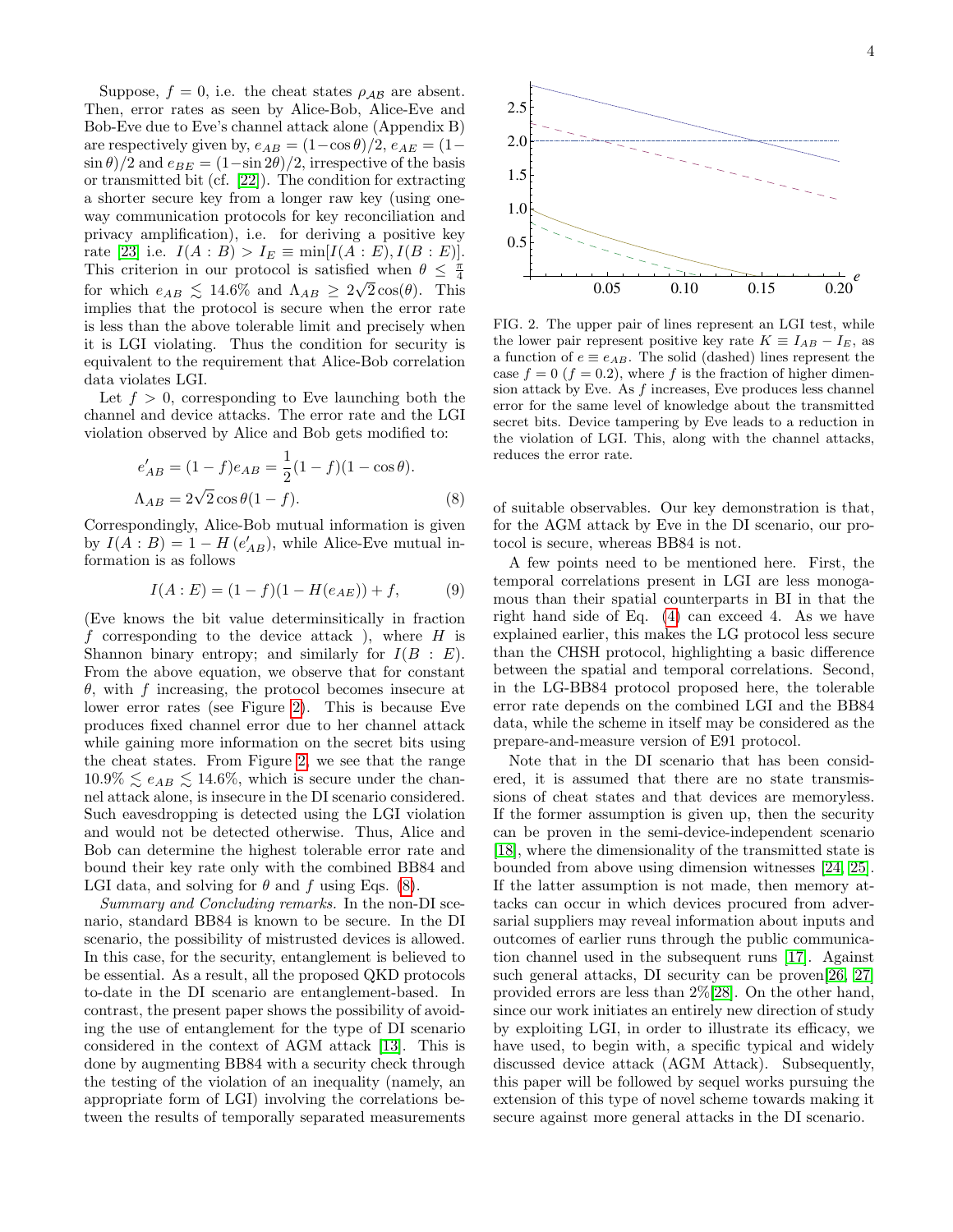### ACKNOWLEDGMENTS

We thank C. Brukner, N. Brunner, V. Ranjith and P. Mandayam for helpful comments. SA acknowledges support through the INSPIRE fellowship [IF120025] by

DST, Govt. of India, and Manipal University graduate program. RS and DH acknowledge support from the DST for projects SR/S2/LOP-02/2012 and SR/S2/LOP-08/2013, respectively. DH thanks Center for Science, Kolkata, for support.

- <span id="page-4-0"></span>[1] C. H. Bennett and G. Brassard, in Proc. IEEE Int. Conf. on Computers, Systems, and Signal Processing, Bangalore (1984) p. 175.
- <span id="page-4-1"></span>[2] A. K. Ekert, [Phys. Rev. Lett.](http://dx.doi.org/10.1103/PhysRevLett.67.661) **67**, 661 (1991).
- <span id="page-4-2"></span>[3] J. Bell, Physics **1**, 195 (1964).
- <span id="page-4-3"></span>[4] J. F. Clauser, M. A. Horne, A. Shimony, and R. A. Holt, [Phys. Rev. Lett.](http://dx.doi.org/10.1103/PhysRevLett.23.880) 23, 880 (1969).
- <span id="page-4-4"></span>[5] C. H. Bennett, G. Brassard, and N. D. Mermin, [Phys.](http://dx.doi.org/10.1103/PhysRevLett.68.557) Rev. Lett. 68[, 557 \(1992\).](http://dx.doi.org/10.1103/PhysRevLett.68.557)
- <span id="page-4-5"></span>[6] P. W. Shor and J. Preskill, [Phys. Rev. Lett.](http://dx.doi.org/10.1103/PhysRevLett.85.441) 85, 441  $(2000).$
- <span id="page-4-6"></span> $[7]$  E. Hänggi, *Device-independent quantum key distribution*, Ph.D. thesis, ETH Zurich (2010).
- <span id="page-4-7"></span>[8] A. J. Leggett and A. Garg, [Phys. Rev. Lett.](http://dx.doi.org/10.1103/PhysRevLett.54.857) 54, 857 [\(1985\).](http://dx.doi.org/10.1103/PhysRevLett.54.857)
- <span id="page-4-8"></span>[9] A. J. Leggett, J. Phys. Condens. Matter 14, R415 (2002).
- <span id="page-4-9"></span>[10] J. Kofler and C. Brukner, Phys. Rev. Lett. 99, 180403 (2007).
- <span id="page-4-10"></span>[11] C. H. van der Wal, A. C. J. ter Haar, F. K. Wilhelm, R. N. Schouten, C. J. P. M. Harmans, T. P. Orlando, S. Lloyd, and J. E. Mooij, Science 290, 773 (2000); R. Roskov, A. M. Korotkov, and A. Mizel, Phys. Rev. Lett. 96, 200404 (2006); A. Fedrizzi, M. P. Almeida, M. A. Broome, A. G. White, and M. Barbieri, ibid. 106, 200402 (2011); V. Athalye, S. S. Roy, and T. S. Mahesh, ibid. 107, 130402 (2011).
- <span id="page-4-11"></span>[12] C. Brukner, S. Taylor, S. Cheung, and V. Vedral, Quantph/0402127.
- <span id="page-4-12"></span>[13] A. Acín, N. Gisin, and L. Masanes, [Phys. Rev. Lett.](http://dx.doi.org/10.1103/PhysRevLett.97.120405)  $97$ , [120405 \(2006\).](http://dx.doi.org/10.1103/PhysRevLett.97.120405)
- <span id="page-4-13"></span>[14] D. Mayers, Journal of ACM **48**, 351 (2001).
- <span id="page-4-14"></span>[15] J. Barrett, L. Hardy, and A. Kent, [Phys. Rev. Lett.](http://dx.doi.org/10.1103/PhysRevLett.95.010503) 95, [010503 \(2005\).](http://dx.doi.org/10.1103/PhysRevLett.95.010503)
- <span id="page-4-15"></span>[16] J. Kofler and C. Brukner, Phys. Rev. Lett. **101**, 090403 (2008).
- <span id="page-4-16"></span>[17] J. Barrett, R. Colbeck, and A. Kent, [Phys. Rev. Lett.](http://dx.doi.org/10.1103/PhysRevLett.110.010503) 110[, 010503 \(2013\).](http://dx.doi.org/10.1103/PhysRevLett.110.010503)
- <span id="page-4-17"></span>[18] M. Pawlowski and N. Brunner, Phys. Rev. A 84, 010302 (2011).
- <span id="page-4-18"></span>[19] B. Toner, Proc. R. Soc. A **465**, 59 (2009).
- <span id="page-4-19"></span>[20] C. A. Fuchs, N. Gisin, R. B. Griffiths, C.-S. Niu, and A. Peres, Phys. Rev. A 56, 1163 (1997).
- <span id="page-4-20"></span>[21] P. Busch, P. Lahti, and P. Mittelstaedt, The Quantum Theory of Measurement (Springer, Berlin, 1996).
- <span id="page-4-21"></span>[22] V. Scarani and N. Gisin, [Phys. Rev. Lett.](http://dx.doi.org/10.1103/PhysRevLett.87.117901) 87, 117901 [\(2001\);](http://dx.doi.org/10.1103/PhysRevLett.87.117901) Phys. Rev. A 65[, 012311 \(2001\).](http://dx.doi.org/10.1103/PhysRevA.65.012311)
- <span id="page-4-22"></span>[23] I. Csizár and J. Körner, IEEE Trans. Inf. Theory 24, 339 (1978).
- <span id="page-4-23"></span>[24] R. Gallego, N. Brunner, C. Hadley, and A. Acin, Phys. Rev. Lett. 105, 230501 (2010).
- <span id="page-4-24"></span>[25] M. Hendrych, R. Gallego, M. Micuda, N. Brunner, A. Acin, and J. P. Torres, Nature Physics 8, 588 (2012).
- <span id="page-4-25"></span>[26] V. Makarov, A. Anisimov, and J. Skaar, Phys. Rev. A 74, 022313 (2006).
- <span id="page-4-26"></span>[27] B. Qi, C.-H. F. Fung, H.-K. Lo, and X. Ma, Quant. Inf. Comp. 7, 073 (2007).
- <span id="page-4-27"></span>[28] U. Vazirani and T. Vidick, Phys. Rev. Lett. 113, 140501 (2014).

# Appendix A: Monogamy in the case of temporal correlations

Let Alice and Bob establish correlations by sequentially measuring observables  $\hat{x}$  and  $\hat{y}$  on a given qubit at respective instants  $t_1$  and  $t_2$ . The probability for Bob to obtain outcome  $\beta$  on input  $\hat{x}$ , after Alice obtained outcome  $\alpha$  on input  $\hat{x}$  is:

$$
P_{\alpha\beta|\hat{x}\hat{y}} = \text{Tr}\left(\frac{1+\beta\hat{y}}{2}\frac{1+\alpha\hat{x}}{2}\rho\frac{1+\alpha\hat{x}}{2}\right) = \frac{1}{4} + \frac{\alpha}{4}\text{Tr}(\hat{x}\rho) + \frac{\beta}{8}\text{Tr}(\hat{y}\rho) + \frac{\beta}{8}\text{Tr}(\hat{x}\hat{y}\hat{x}\rho) + \frac{\alpha\beta}{8}\text{Tr}(\{\hat{x},\hat{y}\}\rho),\tag{A1}
$$

where outcomes  $\alpha, \beta = \pm 1$ . Therefore, Bob's marginal  $P_{\beta|xy} = \sum_{\alpha} P_{\alpha\beta|xy} = \frac{1}{4} + \frac{\beta}{8} \text{Tr}(\hat{y}\rho) + \frac{\beta}{8} \text{Tr}(\hat{x}\hat{y}\hat{x}\rho)$  depends on Alice's setting (while the converse is not true). This dependence of Bob's outcome probability on Alice's settings, which is simply a manifestation of invasiveness, makes temporal correlations signaling [24]. If the correlations  $P_{\alpha\beta|\hat{x}\hat{y}}$  are non-signaling, then the following bound holds [18]:

$$
\Lambda_{\mathcal{A}E}^{\text{Bell}} + \Lambda_{\mathcal{A}B}^{\text{Bell}} \le 4. \tag{A2}
$$

where the superscript "Bell" indicates that the correlations are spatial in this case. Temporal correlations violate this bound.

Now consider the case of consecutive measurements  $\hat{x}$ ,  $\hat{e}$  and  $\hat{y}$  performed at  $t_1$ ,  $t_2$  and  $t_3$   $(t_1 < t_2 < t_3)$  respec